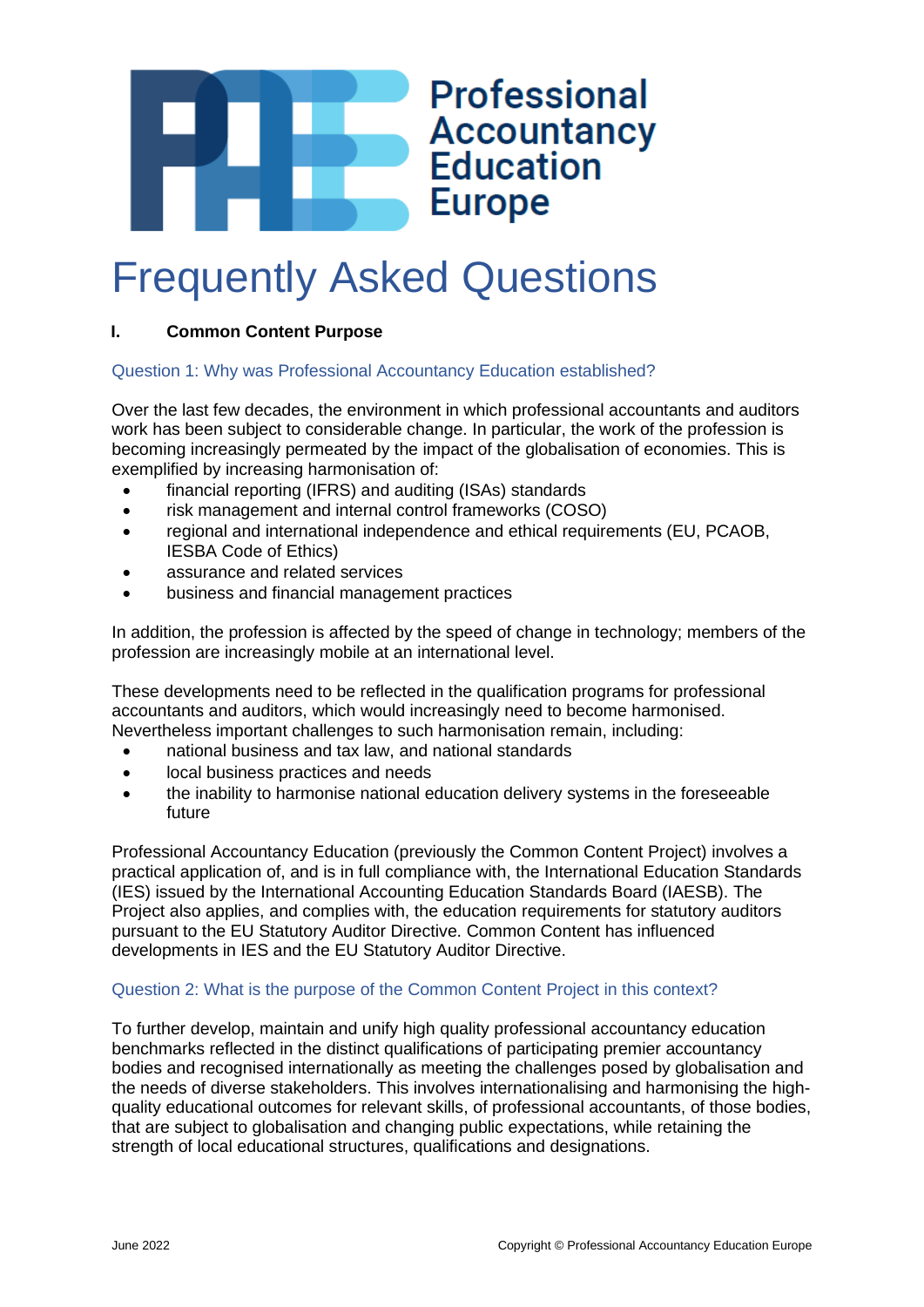

Question 3: Why didn't Professional Accountancy Education establish a single professional accountancy designation on a worldwide basis with a uniform curriculum?

The accounting and auditing profession in different countries developed differently historically and so, there are services that the profession traditionally provides in some countries but not in others or the emphasis placed within a service provided is different. Furthermore, the delivery systems for education, training, and assessment (examinations) are very different from one country to another and are unlikely to be harmonised in the foreseeable future. The stage of development of the country, the sophistication of its education system and the proximity of the education system to the profession are all matters of difference. Hence, uniform professional qualification requirements for accountants and auditors cannot be established at an international level in the near future. In addition, within their national environments, individual qualifications have real brand value.

# Question 4: If a single professional accountancy designation on a worldwide basis with a uniform curriculum is not the right solution, why is Common Content the right solution?

PAEE recognises both the similarities and differences needed in the education and training of professional accountants by not seeking to unify educational and assessment structures and delivery systems, but to harmonise the educational content for those areas that are common (IFRS, ISAs, ISQC 1, IESBA Code of Ethics, management accounting, strategy and business management, financial management) on the basis of, and in full compliance with, IES, and to only provide a framework for those areas that are national in content (national accounting law and standards, national auditing and ethical requirements, business law, tax law, etc.). This system allows optimal harmonisation without losing the strengths of the national qualifications, which is entirely in line with the principal of subsidiarity of the European Union. It is therefore possible to establish improved comparability of accountant and auditor qualifications in the world through increased harmonisation of educational content.

# Question 5: What are the benefits of Common Content?

In summary, the advantages of the Project as a means of harmonising a high level of education and training of statutory auditors include:

- it represents a common platform for harmonising education and training that recognises both the areas that are common and the areas that need to be different in national qualifications under application of the principle of subsidiarity, but is not a uniform qualification with uniform educational delivery systems
- the common content portion of the Project provides detailed requirements and guidance on those areas that are common (e.g. IFRS, ISAs, etc.)
- the national content portion of the Project provides a framework for considering what is national (e.g., law and tax) and provides a firm foundation for the aptitude test and therefore for portability of auditor qualifications within the EU and worldwide
- the skills framework, which helps ensure that auditors are able to apply their competencies in practice and is important for the adaptability of education and training
- the compliance system, which ensures real harmonisation rather than just on paper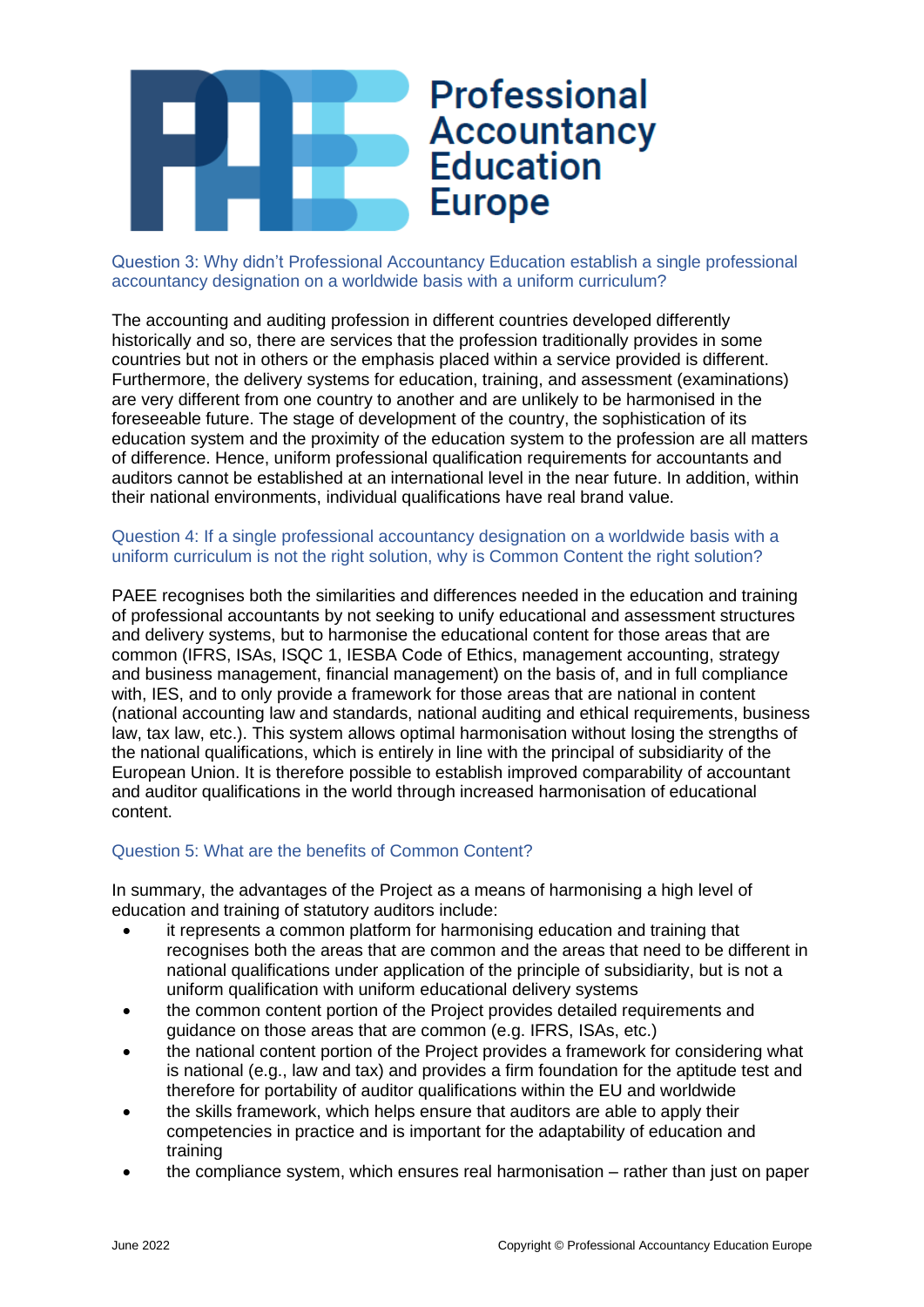

- the oversight system with a majority of independent members, which provides assurance that the compliance system is applied fairly
- the educational requirements, compliance system, and oversight have been proven to work in practice through the application of compliance and oversight processes in 2008-09 and 2018-19
- the Project can serve as a model for the mutual recognition of audit professionals between the European Commission and countries from outside of the EU under comprehensive economic treaty and trade agreements

The by-products of the Project should not be overlooked. PAEE fosters the cross-border exchange of views of those involved in the education and training of auditors in the EU and worldwide – including academics, the profession, professional bodies and regulators – on such matters as educational programs and courses, examinations and training. Such crossfertilisation helps improve the quality of education of auditors on an EU-wide and worldwide basis to the benefit of all stakeholders.

# **II. Establishment of Common Content**

# Question 6: When was Professional Accountancy Education Europe established?

PAEE has existed in its current form based on the Constitution since 2006 but was conceived in the year 2000.

# Question 7: What is the expected life of the Project?

The Project is expected to be of unlimited duration since the complete harmonisation of qualification requirements of professional accountancy qualifications in the EU and worldwide is not expected to be completed in the foreseeable future. In addition, IES and national curricula need to be dynamic to be able to address changes in the environment.

# **III. Membership in Common Content?**

# Question 8: Who are the full members of PAEE?

Full members of PAEE are premier accountancy bodies that share the vision, mission, values and objectives of the Project and have met the requirements for membership and, in particular, among others, that the professional qualification of those bodies meets PAEE requirements for professional qualifications ("Participating Institutes").

Current Participating Institutes ("full members") are:

| <b>Belgium</b> | Instituut van de Bedrijfsrevisoren-Institut des Réviseurs d'Entreprises |
|----------------|-------------------------------------------------------------------------|
| France         | Compagnie Nationale des Commissaires aux Comptes Ordre des              |
|                | <b>Experts-Comptables</b>                                               |
| Germany        | Institut der Wirtschaftsprüfer                                          |
|                | Wirtschaftsprüferkammer                                                 |
| Ireland        | <b>Chartered Accountants Ireland</b>                                    |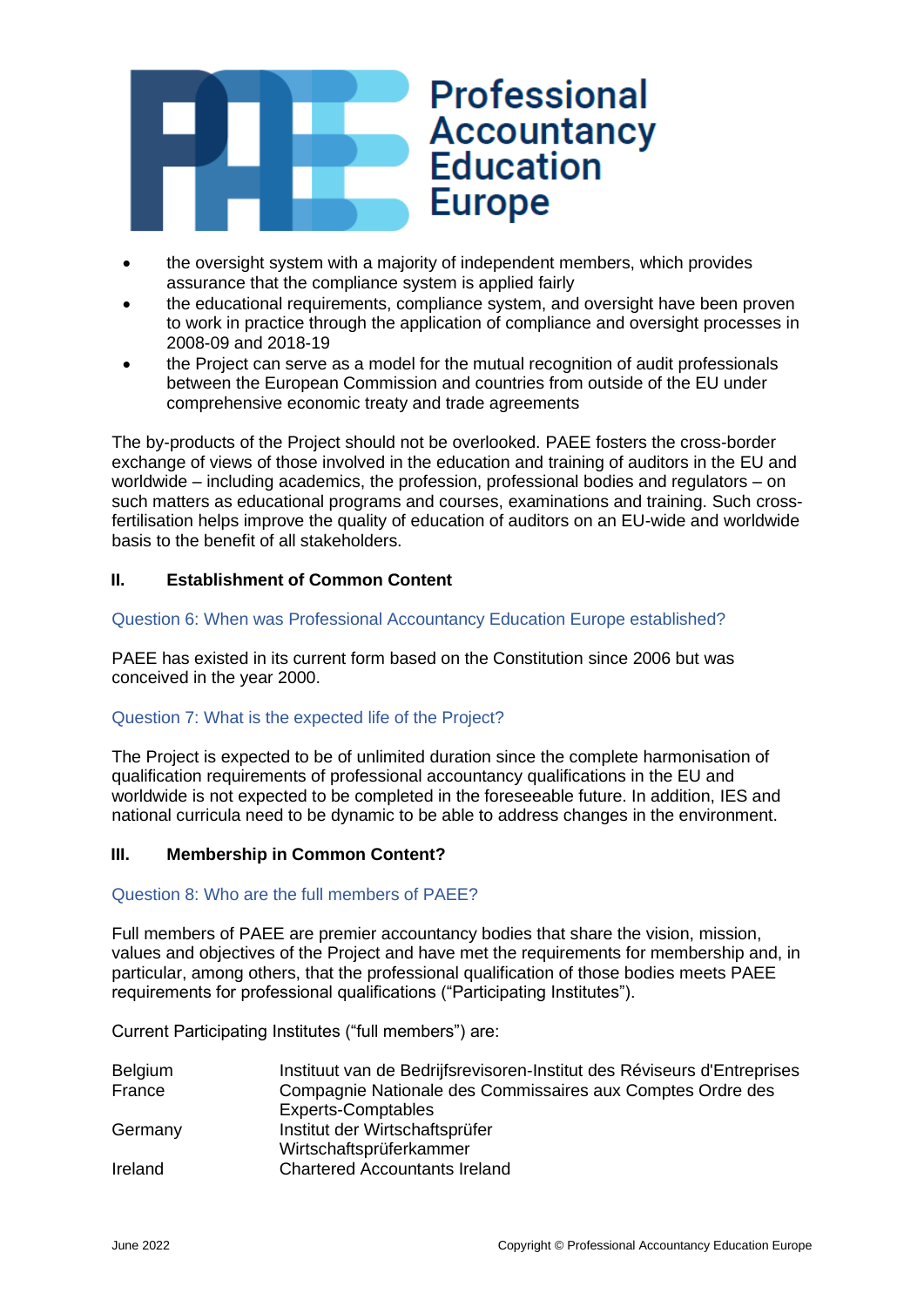

Italy Consiglio Nazionale dei Dottori commercialisti e degli Esperti contabili Romania Camera Auditorilor Financiari din România The Netherlands Koninklijke Nederlandse Beroepsorganisatie van Accountants United Kingdom Institute of Chartered Accountants in England and Wales Institute of Chartered Accountants of Scotland

Membership is not limited by geographical or political considerations (i.e., it is not limited to Europe or the EU). Membership is open to any Institute of professional accountants that meets the PAEE membership requirements: there are no other restrictions on membership. The detailed membership requirements are included in the Organizational Document.

# Question 9: Is it possible to become involved in the Project without becoming a full member?

Yes: accountancy bodies that share the vision, mission, values and objectives of the Project and have the objective of becoming full members can become associate members. Associate membership is open to any Institute of professional accountants that meets the membership requirements for associate membership: there are no other restrictions on membership. The detailed requirements for associate membership are included in the Organizational Document.

Currently, the following Institutes are associate members of the Project:

| Austria  | Kammer der Steuerberater und Wirtschaftsprüfer     |
|----------|----------------------------------------------------|
|          | Institut Österreichischer Wirtschaftsprüfer        |
| Poland   | Polska Izba Biegłych Rewidentów                    |
| Portugal | Ordem dos Revisores Oficiais de Contas             |
| Spain    | Instituto de Censores Jurados de Cuentas de España |

# Question 10: How is the Project governed?

Project governance is set forth in the Organizational Document, which includes the Constitution. The Constitution provides for a Steering Group that generally consists of one voting member for each Participating Institute (full member) and an independent chair. There is an Oversight Committee with a majority of independent members to exercise oversight over the process applied to accept new members and the process for compliance of members with Common Content requirements. The Project is not a legal entity and is therefore not domiciled in any state.

#### Question 11: How is the Project financed?

Financing is provided by, in general, equal contributions by Participating Institutes; lesser contributions would be provided by Associate Members. In addition, the Project requires contribution in kind through the time provided by staff from member Institutes.

#### Question 12: Is the Project open to new members?

As a matter of principle, the Project is open to any new member that meets PAEE requirements and established a category of associate membership for those Institutes that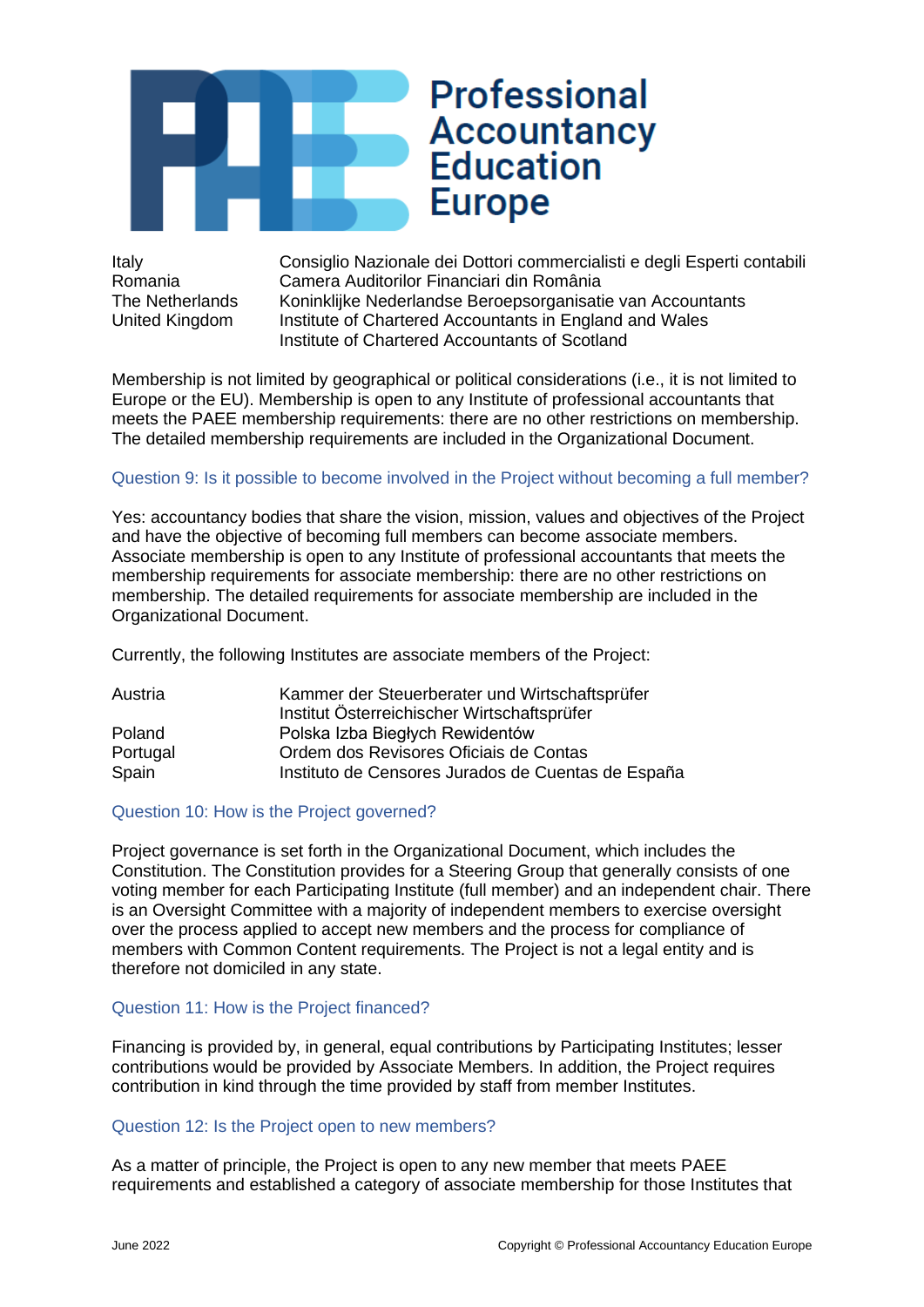

may not meet those requirements in the near future, but that nevertheless share the same goals as PAEE.

Subsequent to the formal founding of the Project in 2006, the Project focused on ensuring that the requirements and systems established actually operate effectively and efficiently in practice – in particular, by having all member Institutes undergo a full self-assessment and review of their qualifications under the oversight of the Oversight Committee. This permitted the Project to refine its requirements for membership and the compliance and oversight processes to make them "fit for purpose" when seeking new members. Consequently, the Project did not actively begin to seek new members until after these change management processes had been completed towards the end of the last decade.

The primary barriers to new members to the Common Content Project from accountancy bodies from other EU member states and from other developed countries have been the following issues:

- the time involved in performing a self assessment
- the cost of a high quality review process (this issue has been resolved by the introduction of a commitment by member Institutes to provide staff resources for reviews free of charge for their time)
- the fact that there is no official pressure for harmonisation of education and training from regulators from within or outside of the EU
- for accountancy bodies from outside the EU, the fact that national regulators in EU member states and the EU do not have a harmonised system in place to provide credit for at least the common portion of the qualifications from outside the EU

In addition, some potential members may have been deterred by the high quality of the educational benchmarks embodied in the Project qualification requirements. We believe that in terms of quality, PAEE represents the "gold standard" of qualification benchmarks for the accountants and auditors and are therefore not prepared to lower standards to attract new full members. Nevertheless, those Institutes intending to become full members that may currently have difficulty meeting this standard are able to seek associate membership. Active conversations about potential membership are currently taking place with a number of larger and smaller Institutes.

#### Question 13: What is the relationship between Common Content and national regulators and any law or regulation governing education and qualifications of professional accountants and auditors?

The Project does not set forth or override legal or regulatory requirements for professional qualifications, which, when relevant, are prescribed by law or regulation and are administered by regulators. However, the Project seeks to engage with legislators and regulators responsible for professional qualification requirements so that PAEE requirements are taken into account. The overall objective is to exert influence to increase the harmonisation of law or regulation related to professional accountancy qualifications.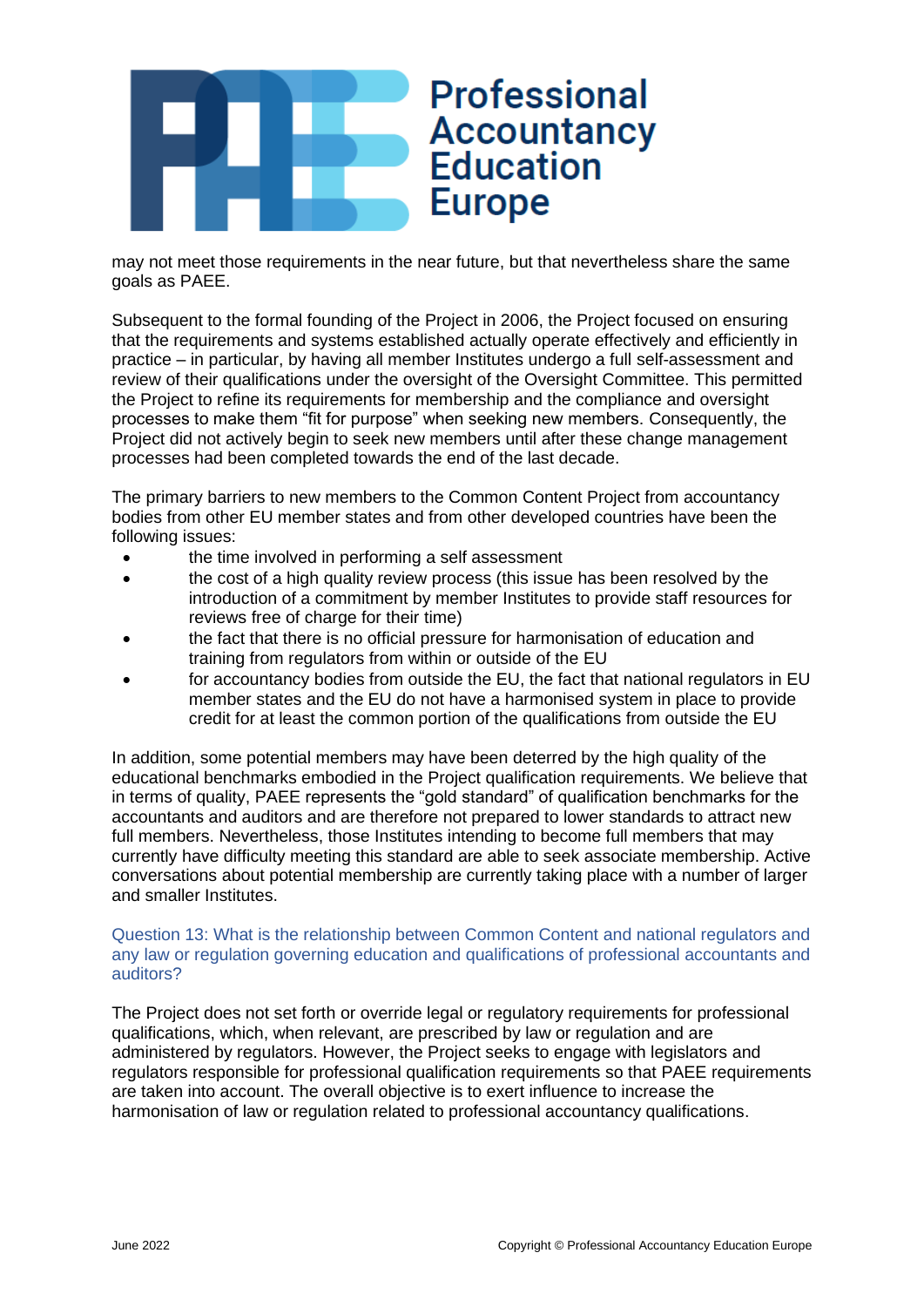

# **IV. What Does PAEE Require?**

#### Question 14: What is the Common Content Solution in a nutshell?

In summary, the Common Content solution involves:

- retention of national audit and accountancy qualifications
- cooperation among national institutes
- national content (e.g., business law and tax)
- common content (e.g., IFRS, ISA) harmonise learning outcomes and required knowledge - not "education systems" – congruence to system of learning outcomes contemplated in revision of International Education Standards and used in education programs of other major national bodies in EU
- compliance system
- independent oversight

The Steering Group of PAEE believes that the Project is a model for the harmonisation of professional qualifications of statutory auditors within the EU and on a worldwide basis.

#### Question 15: What are the general requirements for full membership in the Common Content Project?

The Common Content Project is governed by a Constitution, which stipulates that an accountancy body shall be considered for membership as a Participating Institute only if its entry-level professional qualification:

- meets or exceeds relevant national and international requirements for professional accountants
- meets or exceeds examination requirements at national, EU and international levels for statutory auditors of financial statements
- meets or exceeds IAESB International Education Standards 1-8
- requires compliance with the highest ethical standards including the IESBA Code of Ethics for professional accountants
- requires integrity and a commitment to the public interest
- requires holders of its qualification to meet or exceed national, EU and IAESB requirements for continuing professional development and
- meets the criteria for membership established by the Steering Group

The last requirement includes the general and detailed requirements for professional accountancy qualifications set out in the PAEE Qualification Requirements document, the Learning Outcomes and Knowledge document, and the Skills Framework.

#### Question 16: What is the PAEE Model for Qualification Requirements?

The model applied by Common Content for Qualification Requirements can be depicted as follows:

#### Common content

(with an international focus: high quality education benchmarks agreed jointly)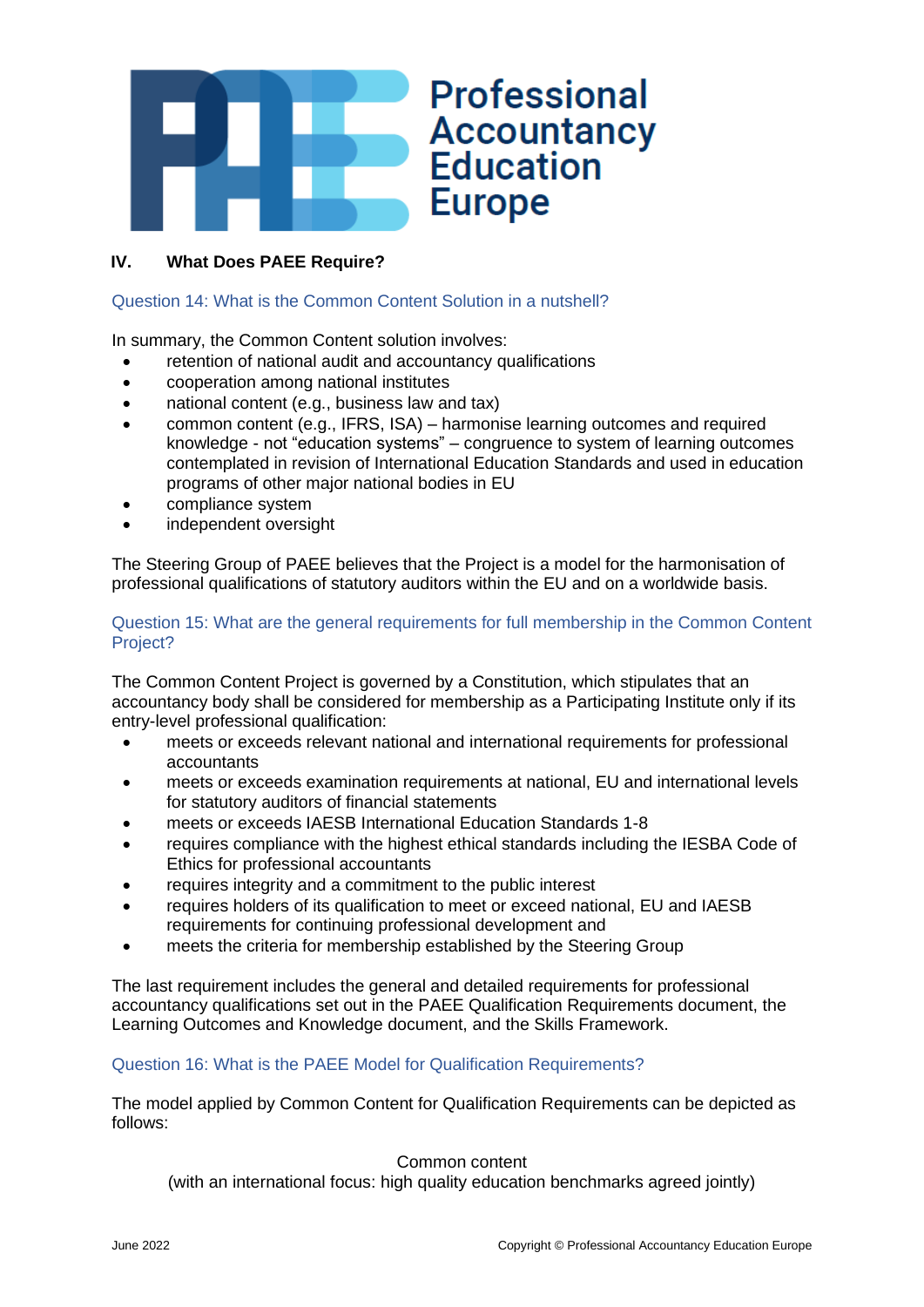

+ National content (with a national focus and determined nationally, but subject to common content framework) =

National audit/accountancy qualification (based on high quality benchmarks with an international and national focus)

# Question 17: What do the Qualifications Requirements Cover?

Overarching educational requirements are set forth in the document "Qualification Requirements". The detailed educational requirements are set forth in the documents "Learning Outcomes and Knowledge" and "Skills Framework". The Learning Outcomes and Knowledge document covers the professional and other knowledge needed to achieve the learning outcomes (professional values and ethics, law, information technology, and business environment, economics and quantitative methods). The learning outcomes are divided into the five service areas of professional accountants (assurance and related services – which include audits of financial statements, performance measurement and reporting – which include financial reporting, strategic and business management, financial management, and tax and legal services). The required knowledge, and knowledge level, are set forth for each learning outcome. Required professional skills (cognitive and behaviour skills, as well as multidisciplinary skills) are defined in the Skills Framework document.

# **V. How Does Common Content Operate?**

# Question 18: How does the PAEE Compliance System Operate?

The Project has a functioning compliance system under the oversight of an Oversight Committee. The compliance system is described in the Compliance Manual. Under the Compliance Manual, each member body is required to perform a self-assessment of its compliance with PAEE requirements. This self-assessment is then subject to independent review through a review team drawn from outside of the jurisdiction of the reviewed body. The compliance process is overseen by the Oversight Committee comprising a majority of independent members.

#### Question 19: What are the consequences if the review determines that not every requirement of PAEE has been achieved at the time of the review?

A full self-assessment and review process under the oversight of the Oversight Committee for all Participating Institutes was undertaken in 2008-2009 and 2018-18, and in 2015 for the IBR-IRE in Belgium. This included the observation by the independent members of the Oversight Committee of selected review visits. The experience gained from the compliance process led to the revision of the PAEE educational requirements (including creating the distinction between requirements and guidance) and to strengthening the compliance process through revising the compliance manual. It is to be expected that any Institute subjecting itself to a self-assessment and review is likely to require some follow up action. As long as the Institute can demonstrate that it will undertake this action within the foreseeable future, failure to meet every requirement of the Project is not a barrier to full membership.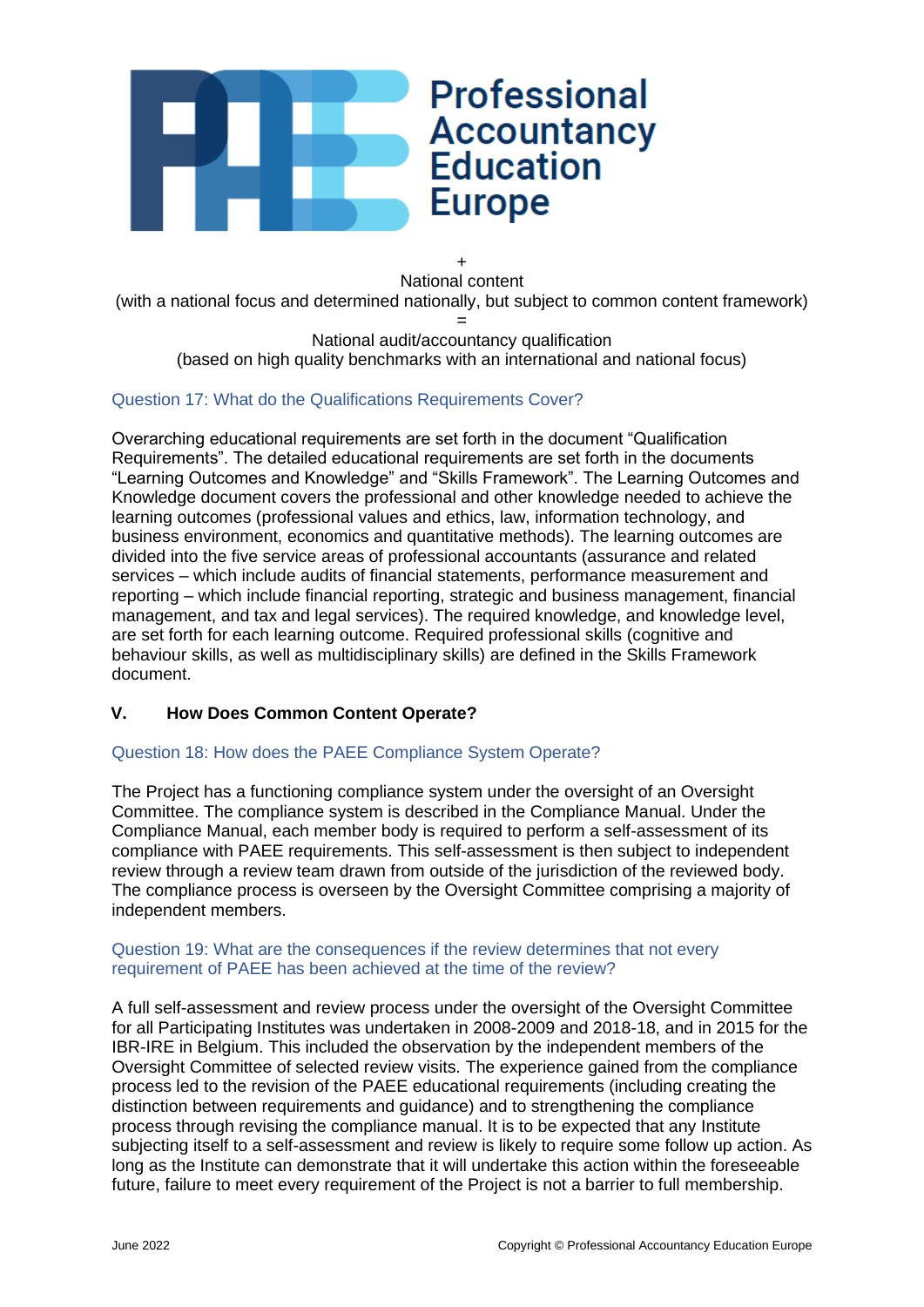

#### Question 20: What resources are required to join the Project?

The primary cost results from needing to perform a detailed self-assessment of compliance of the qualification with PAEE requirements, but much of these costs can be internalised by using own staff unless external consultants are required. In addition, there is the cost of the review, which involves the travel and accommodation (less than  $\epsilon$  5000) of the review team, but not their time. However, in future, a member Institute will need to provide a qualified individual to the review team pool free of charge for their time for review team activities (usually one person week for a review). After joining, in the past the cost per member Institute per year has been about  $\epsilon$  1000 per Institute plus the expenses of having a representative attending up to three one-day Steering Group meetings per year. In the past the cost per Associate Member has been about € 500 per year.

# Question 21: How does the Project operate?

The organisation is run in a very lean fashion; there is no need for an entity with a formal legal form or entity staff at this time. All of the work is done by members of the Steering Group. If expansion of membership occurs, a more formal operating and legal framework may be appropriate. Other than the agenda item papers for Steering Group meetings, all supporting documents of the Project are published on the website.

#### Question 22: Is there a difference between founding members and new members?

All full members, including new members, have same voting rights and are treated the same in every other way: there is no distinction between existing and new members. Associate members do not have voting rights, but have the rights and responsibilities as defined in the Organizational Document.

# **VI. More Information About Common Content**

Question 23: Is there a website where more information can be obtained?

The website of the Common Content Project is: [www.pa2e.eu.](http://www.pa2e.eu/) The website contains all of the official documents of the Project, including:

- Organizational Document
- Qualification Requirements
- Learning Outcomes and Knowledge
- Skills Framework
- Compliance Manual

#### Question 24: Whom can I contact in the Project?

The following persons are the official representatives of the Project with their contact details:

Website: [www.pa2e.eu](http://www.pa2e.eu/)